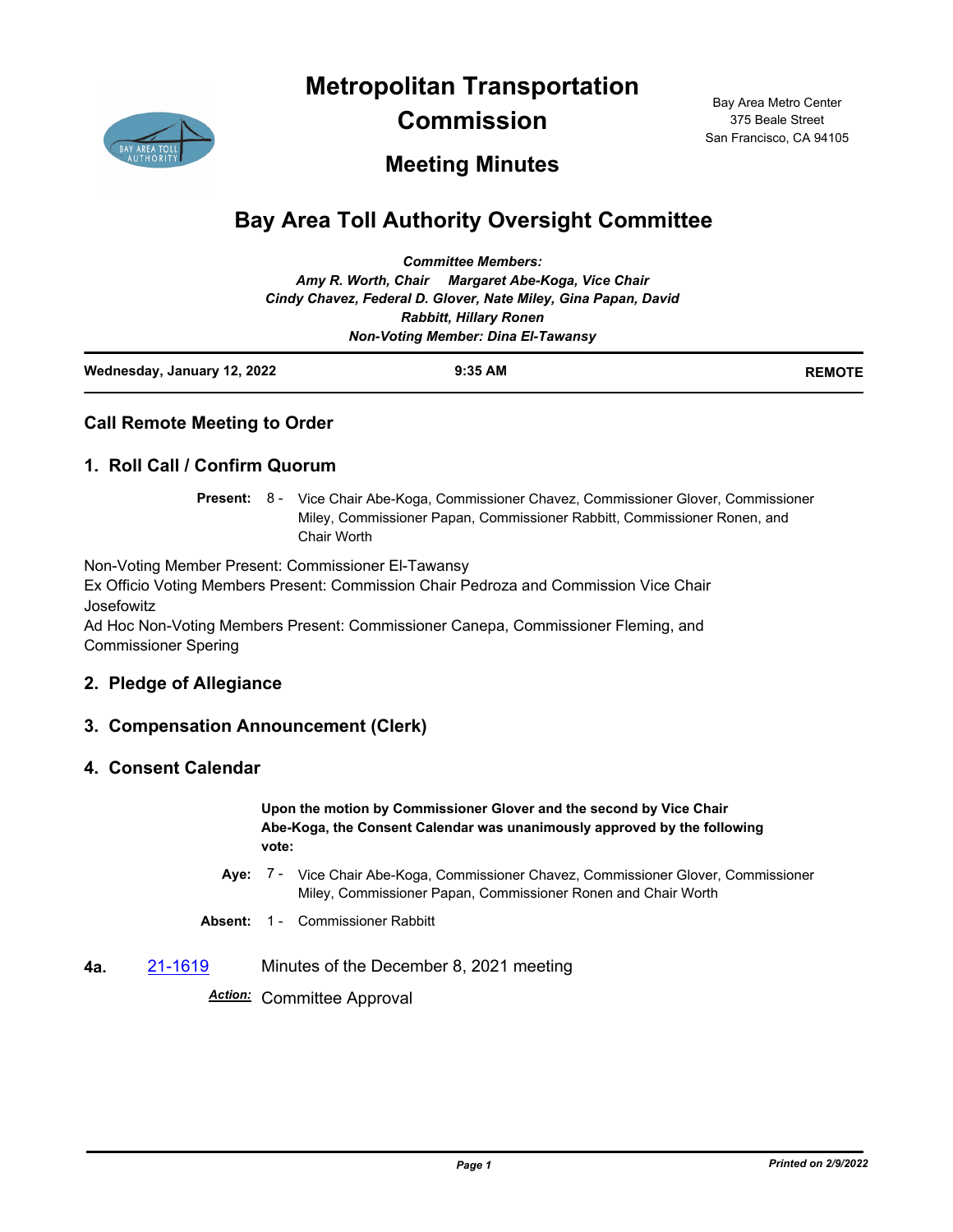| 4b. | 21-1492 | FasTrak® Regional Customer Service Center:                                                                                                                                                  |
|-----|---------|---------------------------------------------------------------------------------------------------------------------------------------------------------------------------------------------|
|     |         | Amendment to Commercial Lease - 375 Beale Street, First Floor HUB:<br>Bay Area Headquarters Authority (estimated \$28,121)                                                                  |
|     |         | Action: Authority Approval                                                                                                                                                                  |
|     |         | Presenter: Monica Serrano                                                                                                                                                                   |
| 4c. | 21-1634 | Contract - On-Call Construction Management Services: San Francisco -<br>Oakland Bay Bridge Bay Lights and Toll Bridge Rehabilitation Program<br>Support: Zoon Engineering, Inc. (\$370,000) |
|     |         | <b>Action:</b> Committee Approval                                                                                                                                                           |
|     |         | <b>Presenter:</b> Rosalynn Chongchaikit                                                                                                                                                     |

### **5. Approval**

**5a.** [21-1638](http://mtc.legistar.com/gateway.aspx?m=l&id=/matter.aspx?key=23231) Contract Change Order - FasTrak® Regional Customer Service Center, New BATA Transaction Prices and Contract Extension: Conduent State and Local Solutions, Inc. (\$286,823,382)

> Request for Committee approval to enter into a contract change order with Conduent State and Local Solutions, Inc. (Conduent) to provide new prices for invoices and violation notices for BATA bridge transactions and extend the contract term to September 28, 2027, in a combined total amount not to exceed \$286,823,382, subject to future budget approvals.

- *Action:* Committee Approval
- *Presenter:* Beth Zelinski

Aleta Dupree was called to speak.

**Upon the motion by Commissioner Glover and the second by Commissioner Papan, the Committee unanimously approved the Contract Change Order with Conduent State and Local Solutions, Inc. The motion carried by the following vote:**

- Aye: 7 Vice Chair Abe-Koga, Commissioner Chavez, Commissioner Glover, Commissioner Miley, Commissioner Papan, Commissioner Ronen and Chair Worth
- **Absent:** 1 Commissioner Rabbitt